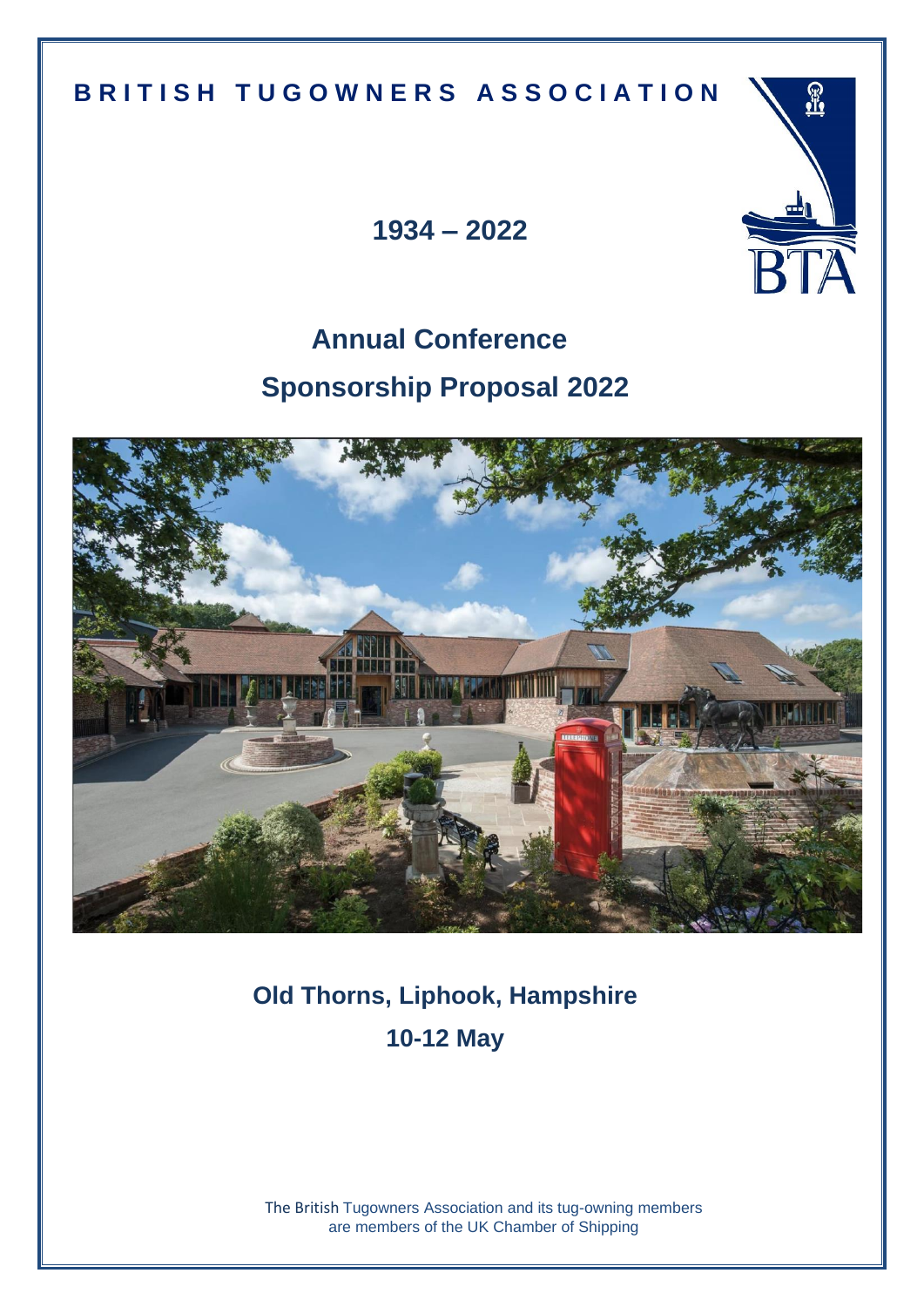## BRITISH TUGOWNERS ASSOCIATION

From the BTA's Constitution: *'The purpose of the Association shall be to represent the interests of Members in respect of their towage operations.'* As the representative body for harbour towage in the UK, the BTA has striven for many years to improve safety in this critically important, but potentially dangerous industry sector.

Member companies operate some 150 tugs in over 30 ports from Plymouth to the Shetland Islands, Felixstowe to Belfast. The BTA also welcomes Associate Members who are not operators, but manufacturers, professional firms and tug builders who display an interest in the towage industry as a whole and who pursue objectives compatible to the Association.



As evidenced by the signing of a Memorandum of Understanding with the UK Chamber of Shipping in 2018, the BTA is now a full member of the UK Chamber of Shipping, and tug owning operators are now members of the UK Chamber of Shipping in their own right.

The BTA pursues much of its harbor towage agenda through the newly reformed Technical Committee and the UK Chamber's Harbour Towage Panel, which provides forums to identify issues and develop policy relating to harbour towage operations and to inform the work of the Secretariat. Panel attendance will be members of the BTA, together with other members of the UK Chamber with an interest in harbour towage. Core to the BTA's activity, however, remains to improve safety in the industry by spreading best practice and striving to achieve a sound framework of training and certification.

#### SPONSORSHIP OPPORTUNITIES

The BTA Conference is the premier conference of operators and owners in the UK towage industry, attracting 50+ attendees from across the industry, wider regulatory bodies and manufacturers and suppliers. The conference aims to inform and explore developments within the industry.

Benefits of sponsorship include delegate tickets, pre-event marketing and event branding. There are several sponsorship opportunities including Gold (Full Conference Sponsorship), Silver (Drinks Reception) and Bronze (Golf Sponsorship).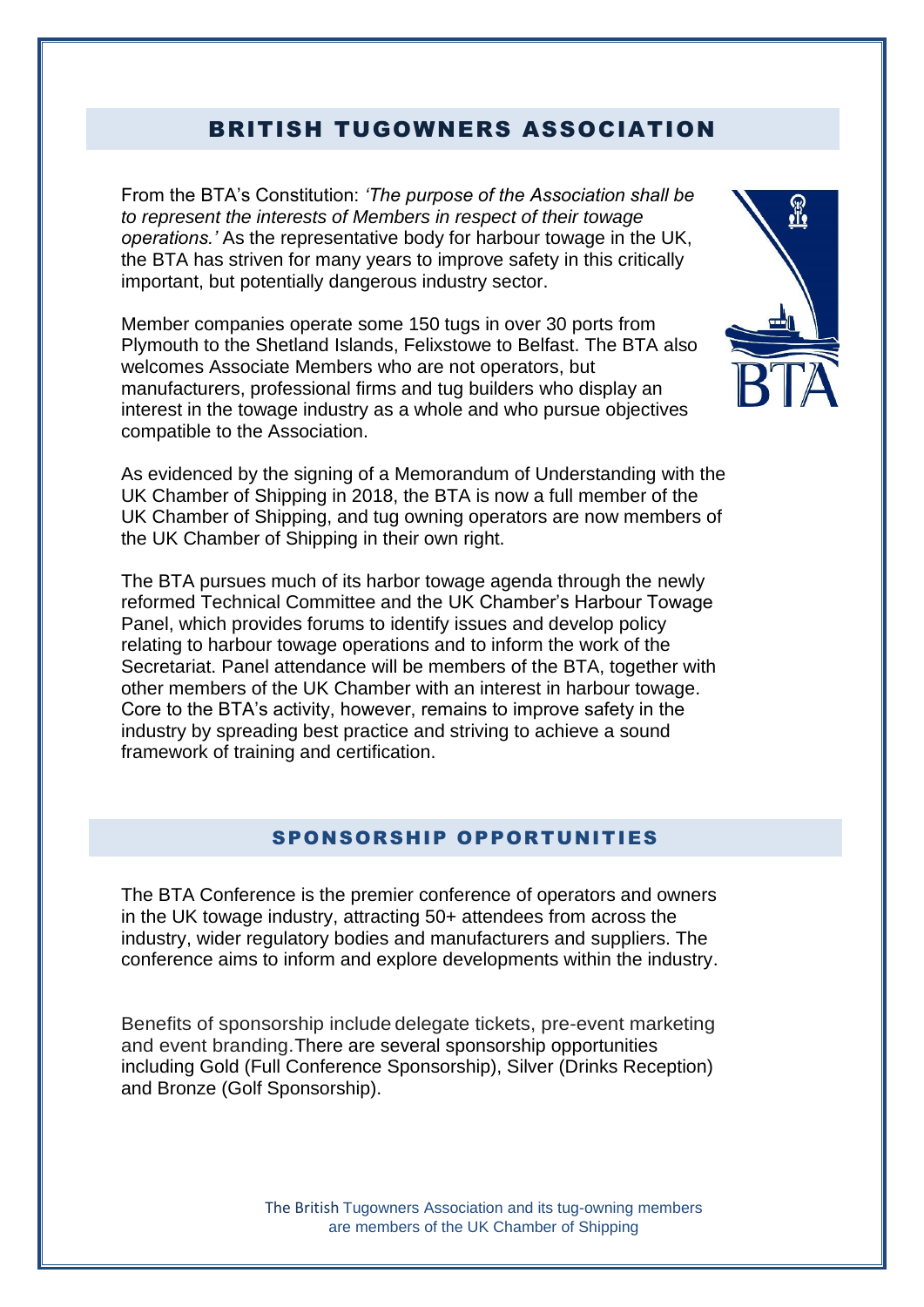## - 45 minute speaking slot at the conference One Available Gold (Full Conference Sponsorship) £6,500 + VAT

- o Speaking Slot 50 minutes in conference
- o 3 x Full Conference, Dinner and Golf delegate tickets worth over £750
- $\circ$  Event Branding opportunity to display company banner stands, information brochures and branded giveaways throughout
- o Potential for Blog/thought leadership via BTA/Chamber channels
- $\circ$  Conference Programme Branding company logo on the front page and inside front cover full-page advert
- o BTA Chairman Acknowledgment company thanked at the AGM, Conference & Dinner
- o Pre-Conference Branding sponsor logo on pre-conference promotional materials – print & digital
- o Branding on all general presentation slides

### Silver (Drinks Reception & Dinner) £2,500 + VAT One Available

- $\circ$  Speaking Slot 20 minutes at drinks reception
- o 1 x Full Conference, Dinner and Gold ticket worth over £250
- $\circ$  Event Branding opportunity to display company banner stands, information brochures and branded giveaways throughout
- o Conference Programme Branding company logo in the conference programme and full-page advert
- $\circ$  BTA Chairman Acknowledgment company thanked at the Drinks Reception & Dinner
- o Pre-Conference Branding sponsor logo on pre-conference promotional materials – print & digital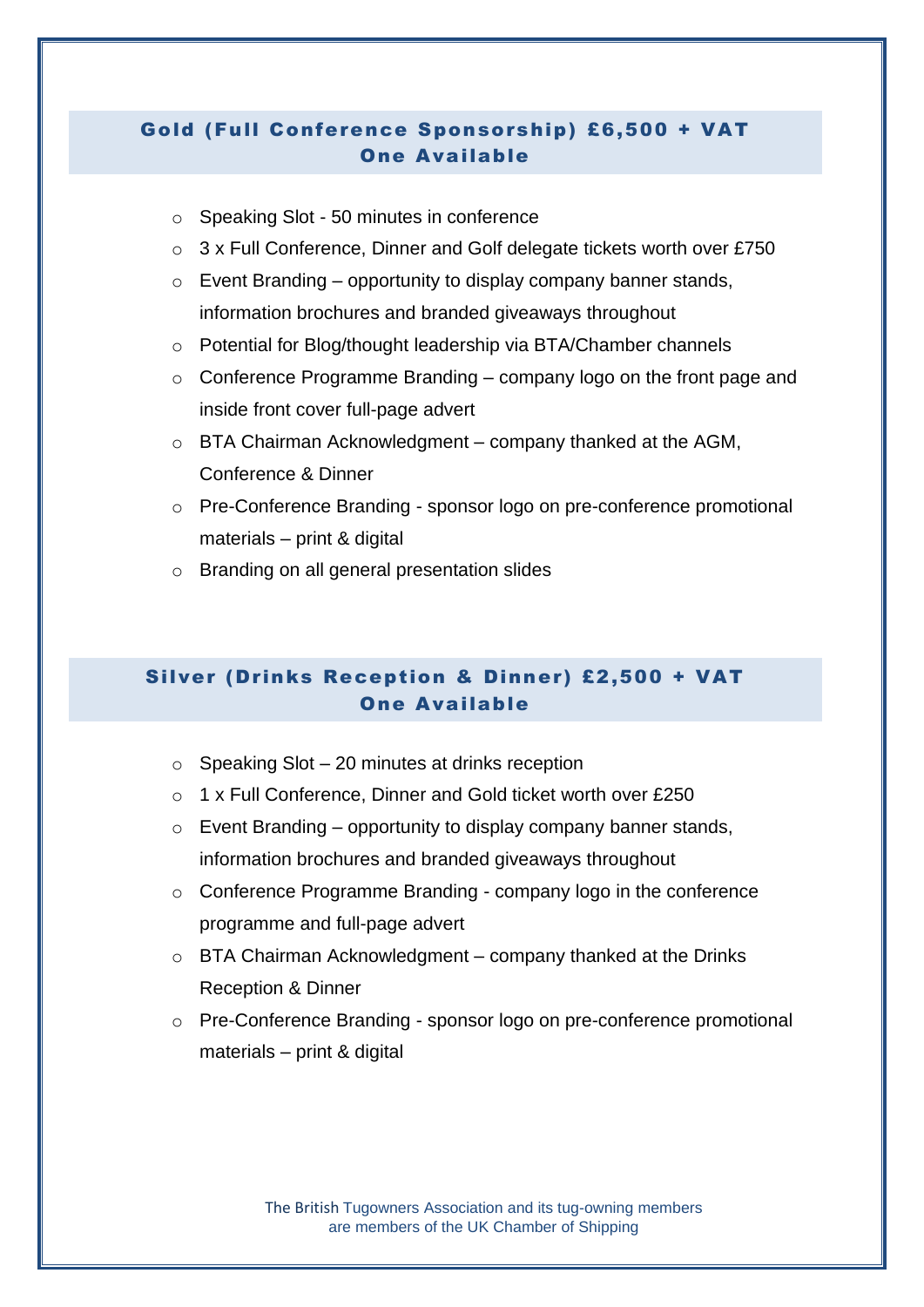## Bronze (Golf Sponsorship) £1,000 + VAT One Available

- o Sponsor the Sir William Crosthwaite Cup held annually since 1934.
- o Conference Programme Branding company logo in the conference programme and full-page advert
- o Pre-Conference Branding sponsor logo on pre-conference promotional materials – print & digital
- o BTA Chairman Acknowledgment company thanked at the Conference
- $\circ$  Branded giveaways opportunity to distribute to all players

#### Feedback from Previous Conferences

*"The programme was very informative and thought provoking. It was a thoroughly enjoyable event and great to meet with so many others within the industry. "*

*"A very well organised conference with excellent venue, hotel and scenic location."*

*"My first AGM & Conference. I would like to think that it will not be my last."*

*"The content of the conference was excellent and above all there was a great esprit de corps."* **John Denholm –** UK Chamber of Shipping President regarding the 2021 Conference

*"Well balanced.... providing opportunities for formal and more informal networking and discussion."*

#### **Do you consider the conference to have been worthwhile this year?**

*"Absolutely"*

*"Very worthwhile both for the conference and the networking."*

*"Yes, definitely."*

#### **Would you attend a similar event next year?**

*"Yes" "I'm already looking forward to it." "100%"*

*"Definitely." "Certainly" "Yes please."*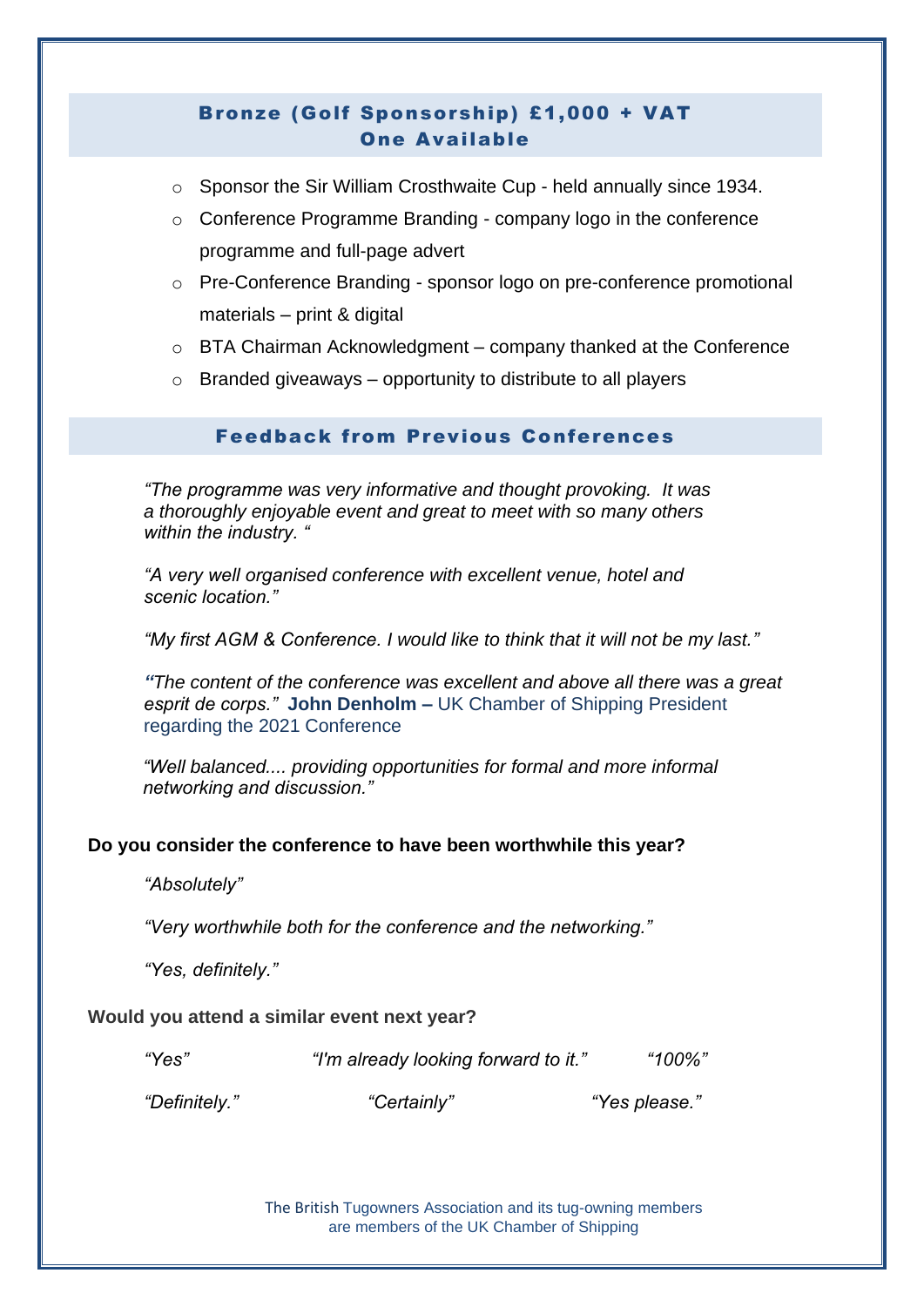#### CONFERENCE OUTLINE PROGRAMME

## **AGM and Conference Programme (timings subject to change)**

## **Tuesday 10 May 2022**

- 1400 Check in for golfers
- 1500 Golf for the Sir William Crosthwaite Cup
- 2000 Informal supper for golfers and early joiners

## **Wednesday 11 May 2022**

| 1045 | <b>AGM Registration</b>        |
|------|--------------------------------|
| 1115 | AGM (current BTA members only) |
| 1145 | <b>Conference Opens</b>        |
| 1300 | Lunch                          |
| 1400 | Conference restarts            |
| 1745 | Conference concludes           |
| 1845 | <b>Drinks Reception</b>        |
| 1945 | Dinner (lounge suit)           |

## **Thursday 12 May 2022**

0800 Breakfast & Departures